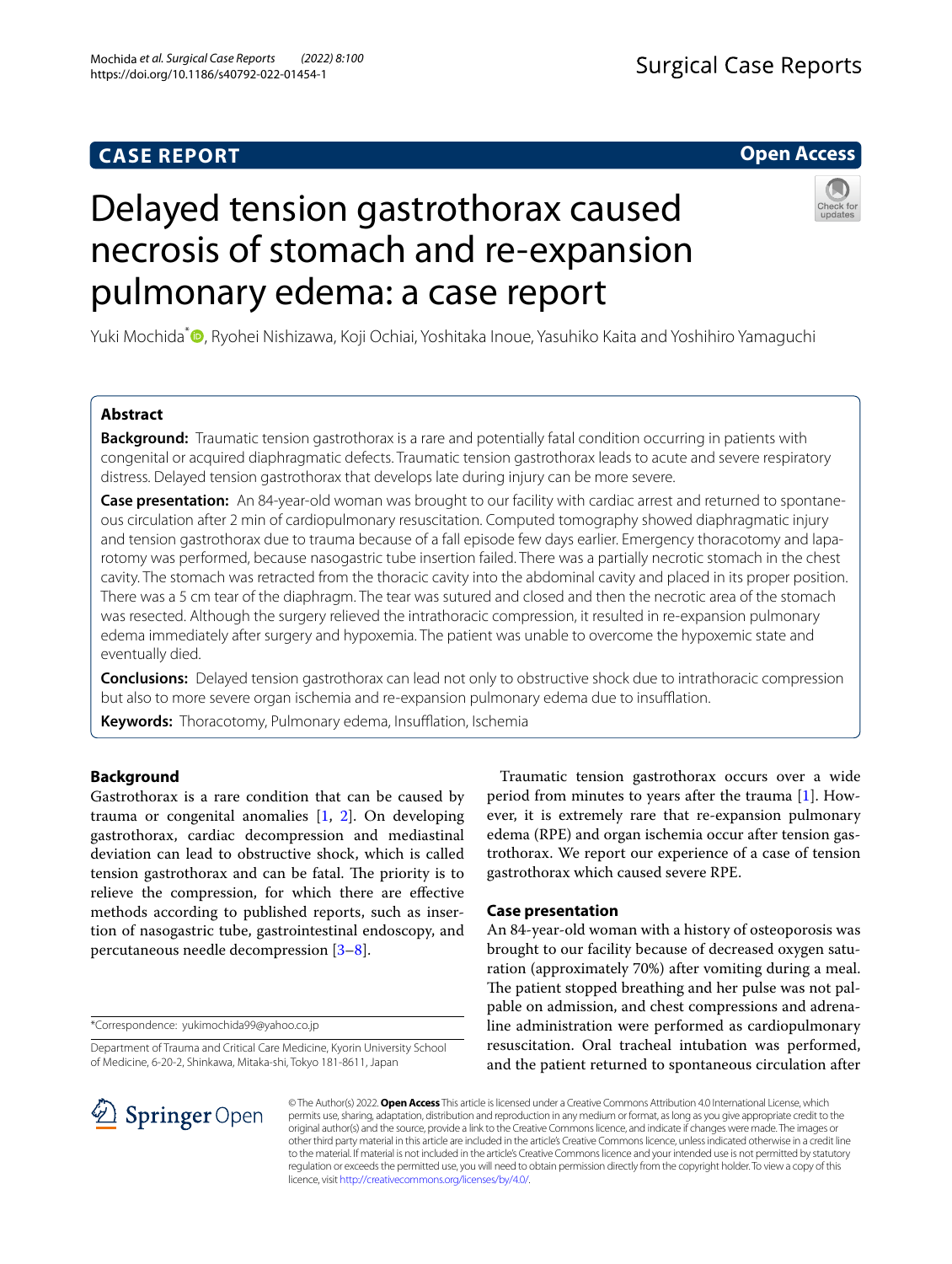2 min of chest compressions. A chest radiograph showed an air image from the left middle to lower lung felds (Fig. [1](#page-1-0)). Chest radiography also showed rib fractures, and the patient was suspected to have diaphragmatic injury and tension gastrothorax due to trauma because of a fall episode that occurred a few days earlier. We attempted to insert a nasogastric tube for decompression; however, this was difficult. Since hemodynamics were maintained by administration of a vasopressor, computed tomography (CT) was performed to confrm the diagnosis.

CT images showed that the stomach was dilated in the thoracic cavity and occupied the left thoracic cavity, compressing the left lung and heart, leading to the diagnosis of tension gastrothorax (Fig. [2](#page-1-1)). We judged that there was no time for decompression measures other than a nasogastric tube and decided to perform emergency surgery immediately.

Emergency surgery was performed in the right hemilateral position to retract the stomach back into the abdominal cavity and to observe the thoracic cavity and repair the diaphragm. A skin incision was placed with an anterolateral thoracotomy, and a paraspinal rectus muscle incision was added to the left ninth intercostal space as a guide.

A distended stomach was observed on opening the chest cavity. The entire stomach was in the thoracic

<span id="page-1-1"></span>cavity, and extensive black necrosis was observed from the gastric fundus to the mid-gastric region. The lower part of the stomach near the diaphragmatic rupture was not necrotic, but a 1 cm perforation was observed on the lateral side of the greater curvature, through which the gastric contents exuded. A suction tube was inserted into the perforation spot to drain the stomach, and the pressure on the heart was released. Cardiac output improved, blood pressure increased, and hemodynamics stabilized after the pressure was released. The area of the stomach around the perforation site was not necrotic, and it was considered that the fractured rib fragment had punctured and perforated the stomach based on its position in the chest cavity. The stomach was retracted from the thoracic cavity into the abdominal cavity and placed in the abdominal cavity. The diaphragm showed an approximately 5 cm tear, which was sutured and closed (Fig. [3](#page-2-0)).

The stomach was retracted into the abdominal cavity and observed to have extensive necrosis and thinning of the wall on the greater curvature side from the gastric fundus to the mid-gastric region. The necrotic area was resected horizontally along the line from the hilum to the pylorus, and handsewn anastomosis by Albert–Lembert

<span id="page-1-0"></span>**Fig. 1** Midline shift of mediastinum. Initial chest radiograph showed an air image in the left middle and lower lung felds

**Fig. 2** Diagnosis of tension gastrothorax. Computed tomography showed prolapse of the stomach into the thoracic cavity and compression of the left thoracic cavity. The two-layered structure of the gastric wall and diaphragm indicated gastrothorax (arrow)



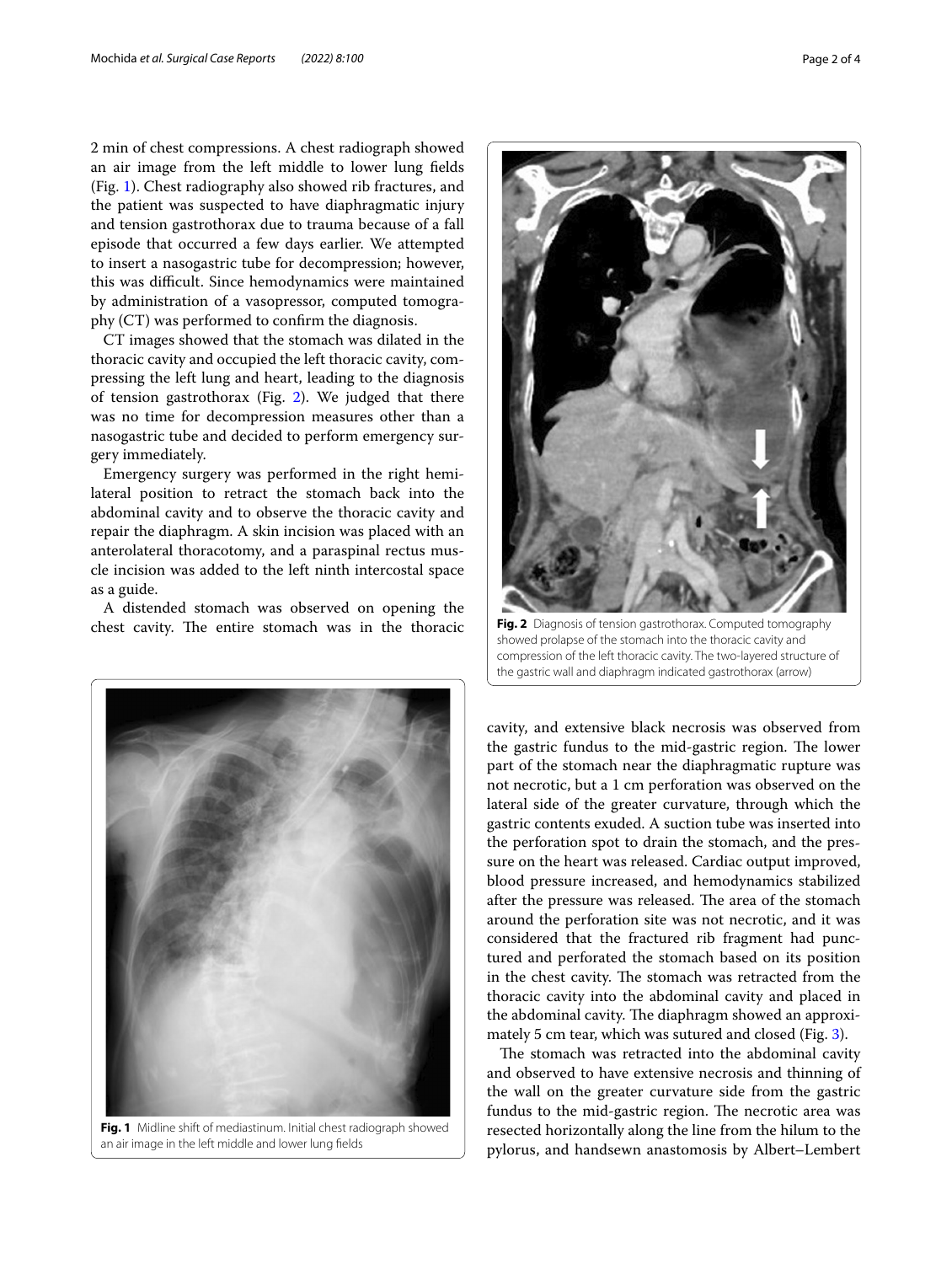

middle of the diaphragm

<span id="page-2-0"></span>suture was performed. The operation time was 248 min, and the intraoperative water balance was  $+2790$  ml (containing 1240 ml of blood transfusion).

Although the surgery relieved intrathoracic compression, oxygenation gradually worsened after decompression during surgery, resulting in RPE immediately after surgery, as well as fatal hypoxemia (oxygen partial pressure was 46.7 mmHg under pure oxygen administration) (Fig. [4\)](#page-2-1). Thereafter, ventilator management with pure oxygen was performed for hypoxia; however, hypoxia did not improve. The patient was unable to overcome the hypoxemic state, and hemodynamics were unstable, even with use of a vasopressor. The patient died 8 h after surgery.

## **Discussion**

The concept of tension gastrothorax was first described in 1984 [[1\]](#page-3-0). Tension gastrothorax, which is caused by traumatic rupture of the diaphragm, is a rare condition with high mortality rates [\[7](#page-3-4)]. Traumatic rupture of the diaphragm occurs in approximately 5% of chest or abdominal trauma cases, and gastrothorax occurs in 0.8–8% of diaphragm rupture cases [[5,](#page-3-5) [7](#page-3-4)]. Prolapse of the stomach into the thoracic cavity leads to gastric dilatation due to impaired gastric emptying, resulting in obstructive shock. Prompt decompression of the stomach is the key to preventing obstructive shock from leading to cardiac arrest [[1,](#page-3-0) [3](#page-3-2)[–7\]](#page-3-4).



**Fig. 4** Re-expansion pulmonary edema. Postoperative chest radiograph showed re-expansion pulmonary edema

<span id="page-2-1"></span>The insertion of a nasogastric tube is a simple and rapid method of decompression and is the first choice  $[1, 3-5, 1]$  $[1, 3-5, 1]$  $[1, 3-5, 1]$  $[1, 3-5, 1]$ [8\]](#page-3-3). The success rate of this method is low due to kinking of the stomach at the level of the diaphragm [\[3](#page-3-2), [4](#page-3-6)]. The next method is percutaneous transthoracic drainage with a needle or chest drain tube or decompression with an endoscope, but the choice of method depends on the facility and the case  $[3, 4, 6]$  $[3, 4, 6]$  $[3, 4, 6]$  $[3, 4, 6]$  $[3, 4, 6]$ .

Surgical decompression is the fnal treatment option when these techniques are inefective. Surgical options include laparotomy and thoracotomy. Thoracotomy is superior in thoracic decompression [[3,](#page-3-2) [4](#page-3-6), [7\]](#page-3-4).

In our case, we attempted to insert a gastric tube, but it was unsuccessful; therefore, we chose surgery as a reliable method of decompression. First, the surgery was performed by thoracotomy for rapid decompression of the thoracic cavity, followed by laparotomy to retract the stomach from the thoracic cavity into the abdominal cavity.

The fall trauma that caused the diaphragmatic rupture occurred several days earlier, and the time lapse may have caused organ ischemia. Subsequently, increased abdominal pressure due to vomiting at onset may have caused worsening gastric prolapse and caused delayedonset traumatic tension gastrothorax. In delayed cases, as in this case, organ necrosis may have occurred, and gastrointestinal surgery (resection and suturing) may be required after retracting the stomach back into the abdominal cavity. Therefore, the patient should be prepared for laparotomy and thoracotomy simultaneously.